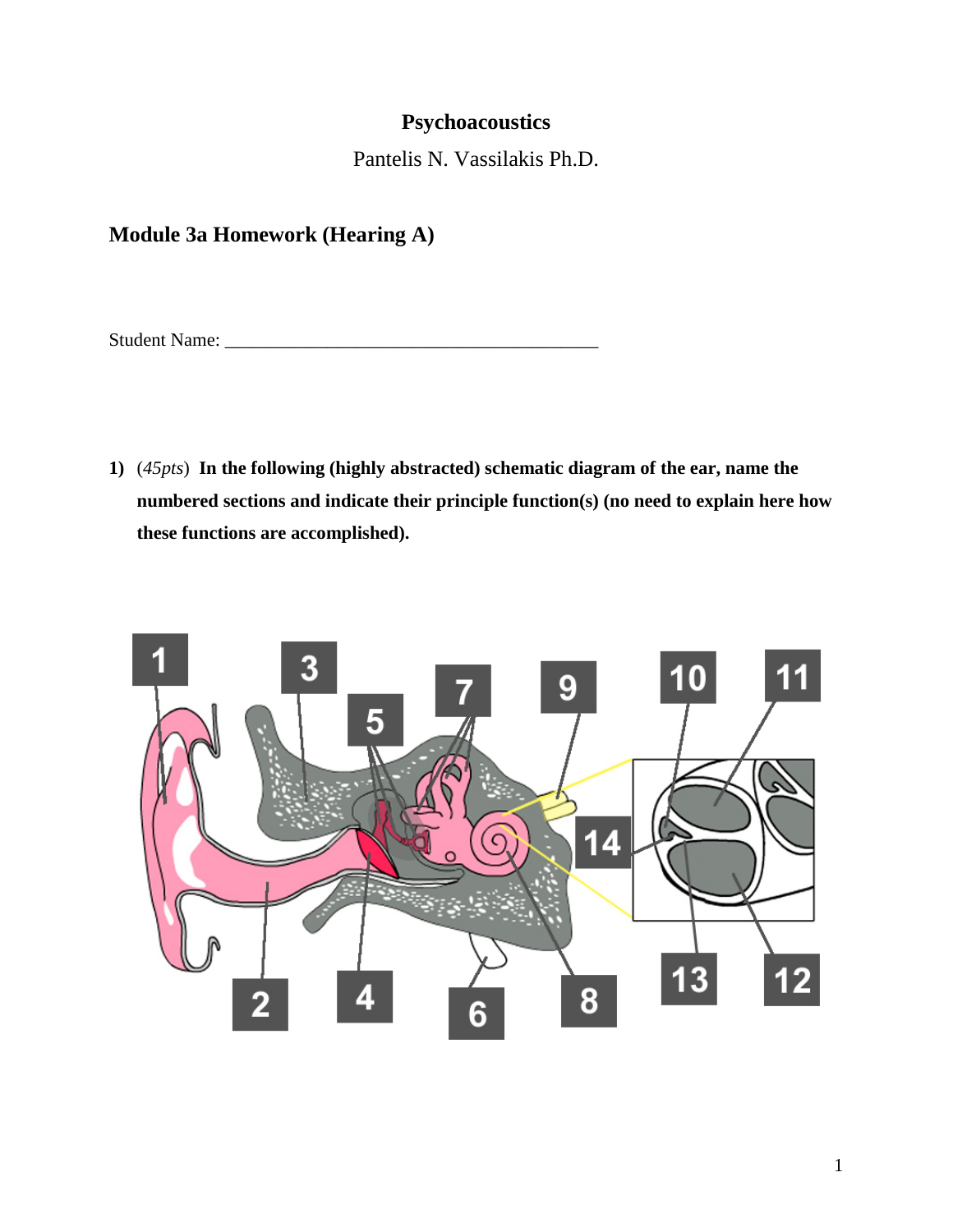**(1)** *3pts* Name: Function:

**(2)** *4pts* Name: Function:

**(3)** *2pts* Name: Function:

**(4)** *3pts* Name: Function:

**(5)** *4pts* Name: Function:

**(6)** *2pts* Name: Function:

**(7)** *2pts* Name: Function: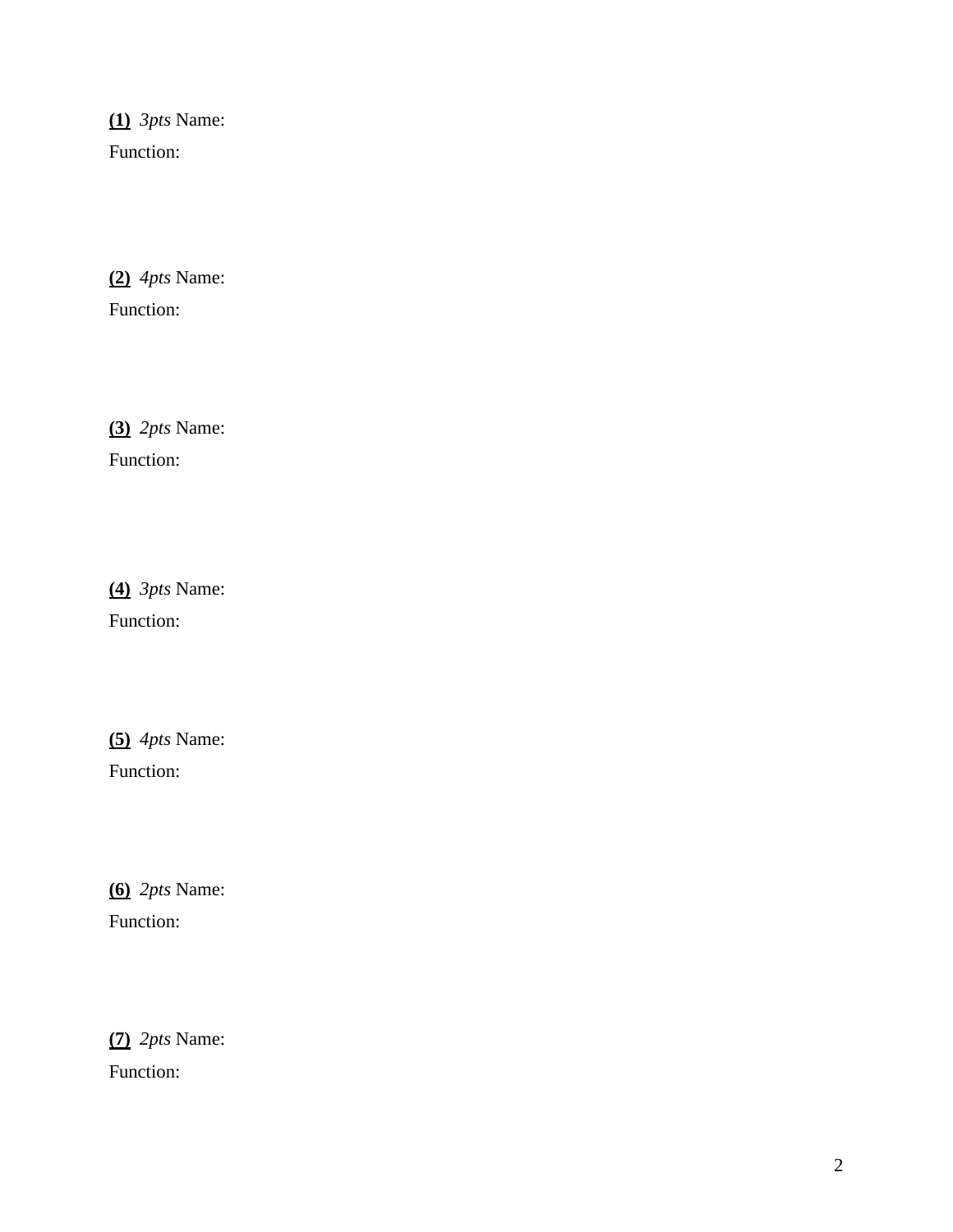**( 8 )** *3pts* Name: Function:

**(9)** *3pts* Name: Function:

**(10)** *5pts* Name: Function:

**(11)** *2pts* Name: Function:

**(12)** *3pts* Name: Function:

**(13)** *5pts* Name: Function:

**(14)** *4pts* Name: Function: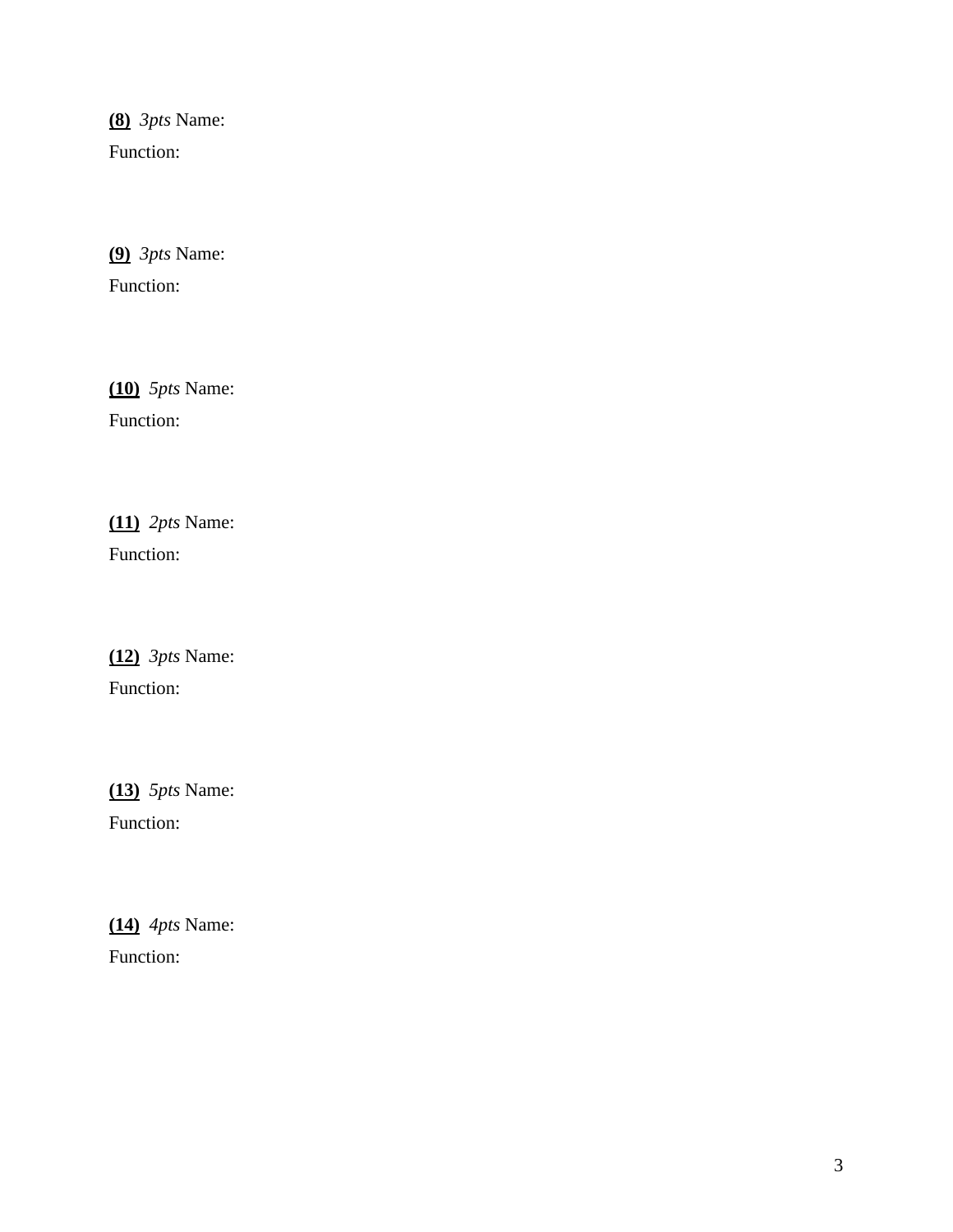**2)** (*20pts*) **In the following schematic diagram of the organ of Corti, name the numbered sections and indicate their principle function(s) (no need to explain here how these functions are accomplished).**



**(1)** *4pts* Name: Function:

**(2)** *3pts* Name: Function:

**(3)** *1pt* Name: Function: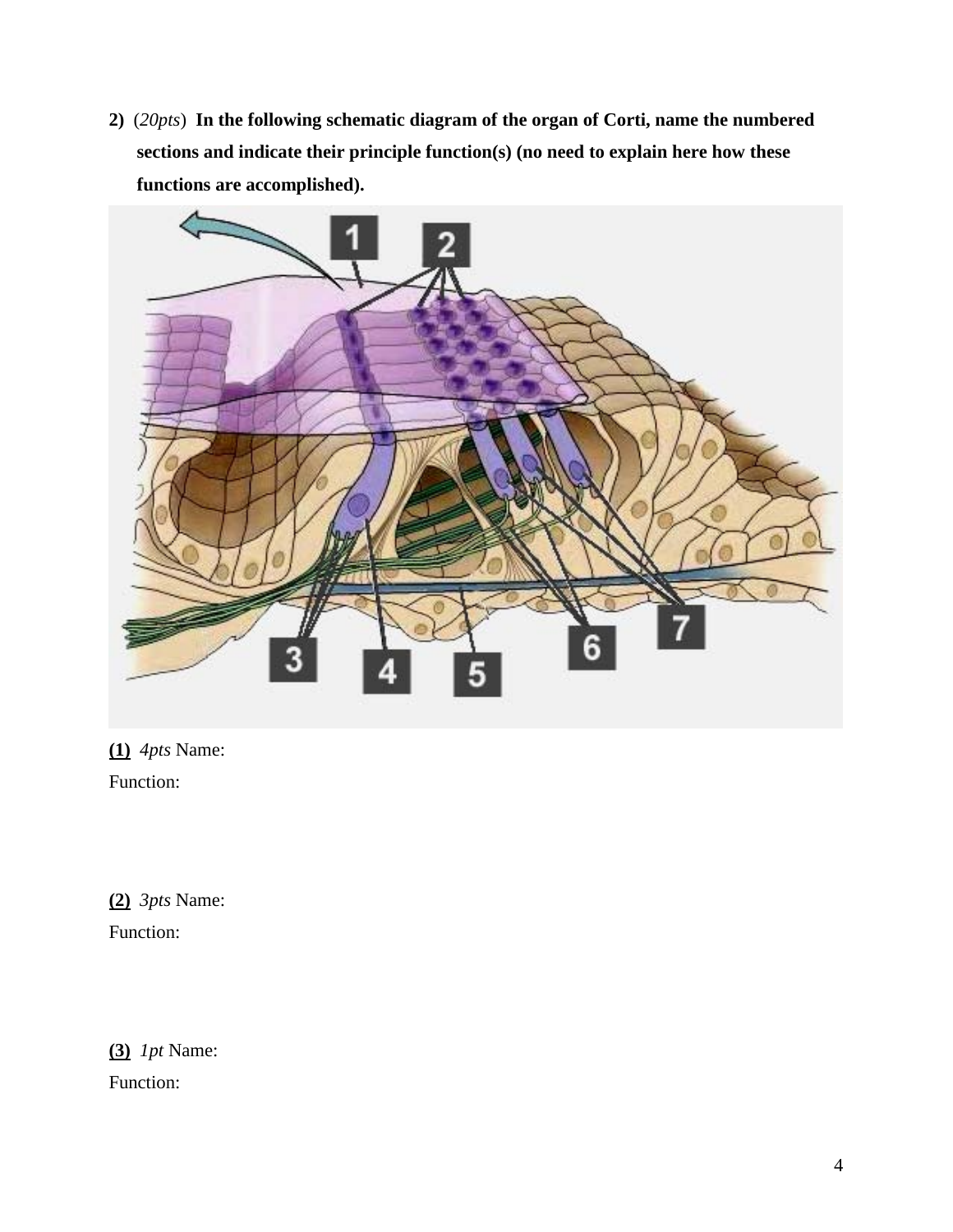**(4)** *4pts* Name: Function:

**(5)** *3pts* Name: Function:

**(6)** *1pt* Name: Function:

**(7)** *4pts* Name: Function:

### **3)** (*9pts*) **Fill-in the blanks**

a) *4pts* The middle ear accomplishes its main function of decreasing the

|                    | difference between the outer and inner ears in three ways:           |
|--------------------|----------------------------------------------------------------------|
| i)                 | <u> 1989 - Jan Barnett, fransk politiker (d. 1989)</u>               |
|                    |                                                                      |
|                    | ii)                                                                  |
|                    |                                                                      |
|                    | $\overline{\text{iii}}$ )                                            |
|                    | <i>[tip:</i> (iii) is related to the eardrum's 'buckling' motion $-$ |
| see your textbook] |                                                                      |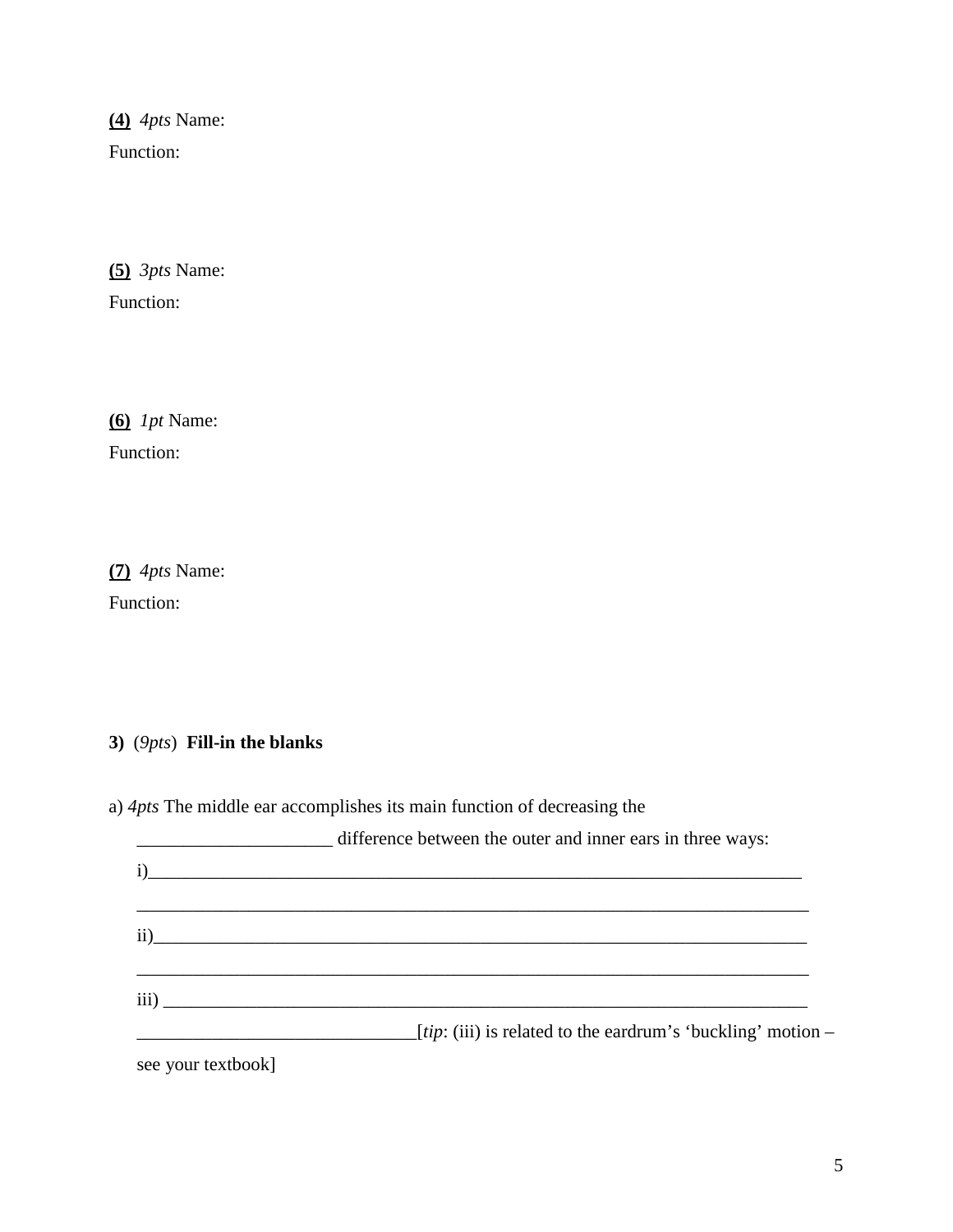b) *3pts* Vibrations enter the cochlea through the \_\_\_\_\_\_\_\_\_\_\_\_\_\_\_\_\_\_\_\_\_\_\_\_\_ and into scala \_\_\_\_\_\_\_\_\_\_\_\_\_\_\_\_\_\_\_\_. Whatever energy is not absorbed by the vibrations of the \_\_\_\_\_\_\_\_\_\_\_\_\_\_\_\_\_\_ \_\_\_\_\_\_\_\_\_\_\_\_\_\_\_\_ moves through a little opening at the \_\_\_\_\_\_\_\_\_\_\_\_\_\_\_\_\_\_\_\_\_ end of the cochlea, called \_\_\_\_\_\_\_\_\_\_\_\_\_\_\_\_\_\_\_\_\_\_\_ and into the scala \_\_\_\_\_\_\_\_\_\_\_\_\_\_\_\_\_\_\_\_\_\_\_\_\_, exiting the cochlea through the vibrations of a membrane called \_\_\_\_\_\_\_\_\_\_\_\_\_\_\_\_\_\_\_\_\_\_\_\_\_\_\_.

c) 2*pts* The organ of Corti contains a) 1 row of hair cells and b) up to 5 rows of hair cells. (a) hair cells are innervated by \_\_\_\_\_\_\_\_\_\_\_\_\_\_\_\_\_\_\_\_\_\_\_\_\_ nerve fibers and their stereocilia are \_\_\_\_\_\_\_\_\_\_\_\_\_\_\_\_\_\_\_\_\_\_\_\_\_\_ [*embedded* or *not embedded*] to the tectorial membrane, while (b) hair cells are innervated by \_\_\_\_\_\_\_\_\_\_\_\_\_\_\_ nerve fibers and their stereocilia are  $\Box$ [*embedded* or *not embedded*] to the tectorial membrane.

### **4)** (*9pts*) **Fill in the blanks (re. inner hair cell action)**

\_\_\_\_\_\_\_\_\_\_\_\_ \_\_\_\_\_\_\_\_\_

- (*3pts*) Basilar membrane motion pushes up against the \_\_\_\_\_\_\_\_ \_\_\_\_\_ \_\_\_\_\_\_\_, resulting in shearing forces that bend the inner hair cell stereocilia against the \_\_\_\_\_\_\_\_\_\_\_ membrane.
- (*1pts*) Stereocilia tip links (protein filaments) stretch during bending, opening up \_\_\_\_ \_\_\_\_\_\_\_\_ in neighboring stereocilia
- (*1pts*) (Positively/Negatively) \_\_\_\_\_\_**\_\_\_** charged Potassium (K) ions enter the cells, attracted by the (positively/negatively) \_\_\_\_\_\_\_\_\_\_\_ charged (at rest) cells
- (*1pts*) The resulting signal to the brain is a rectified version of the stimulus signal because the cells fire only when the stereocilia bend towards the scala media and at the  $\frac{1}{\sqrt{1-\frac{1}{\sqrt{1-\frac{1}{\sqrt{1-\frac{1}{\sqrt{1-\frac{1}{\sqrt{1-\frac{1}{\sqrt{1-\frac{1}{\sqrt{1-\frac{1}{\sqrt{1-\frac{1}{\sqrt{1-\frac{1}{\sqrt{1-\frac{1}{\sqrt{1-\frac{1}{\sqrt{1-\frac{1}{\sqrt{1-\frac{1}{\sqrt{1-\frac{1}{\sqrt{1-\frac{1}{\sqrt{1$ portions of the signal
- (*3pts*) The ensuing (polarization/depolarization) of the cells (*not increase in action potential; this applies to all cells except for IHCs&OHCs*), result in the release of \_\_\_\_\_\_\_\_\_\_\_\_\_\_\_\_\_\_\_\_ and the creation of neural activity corresponding to a series of